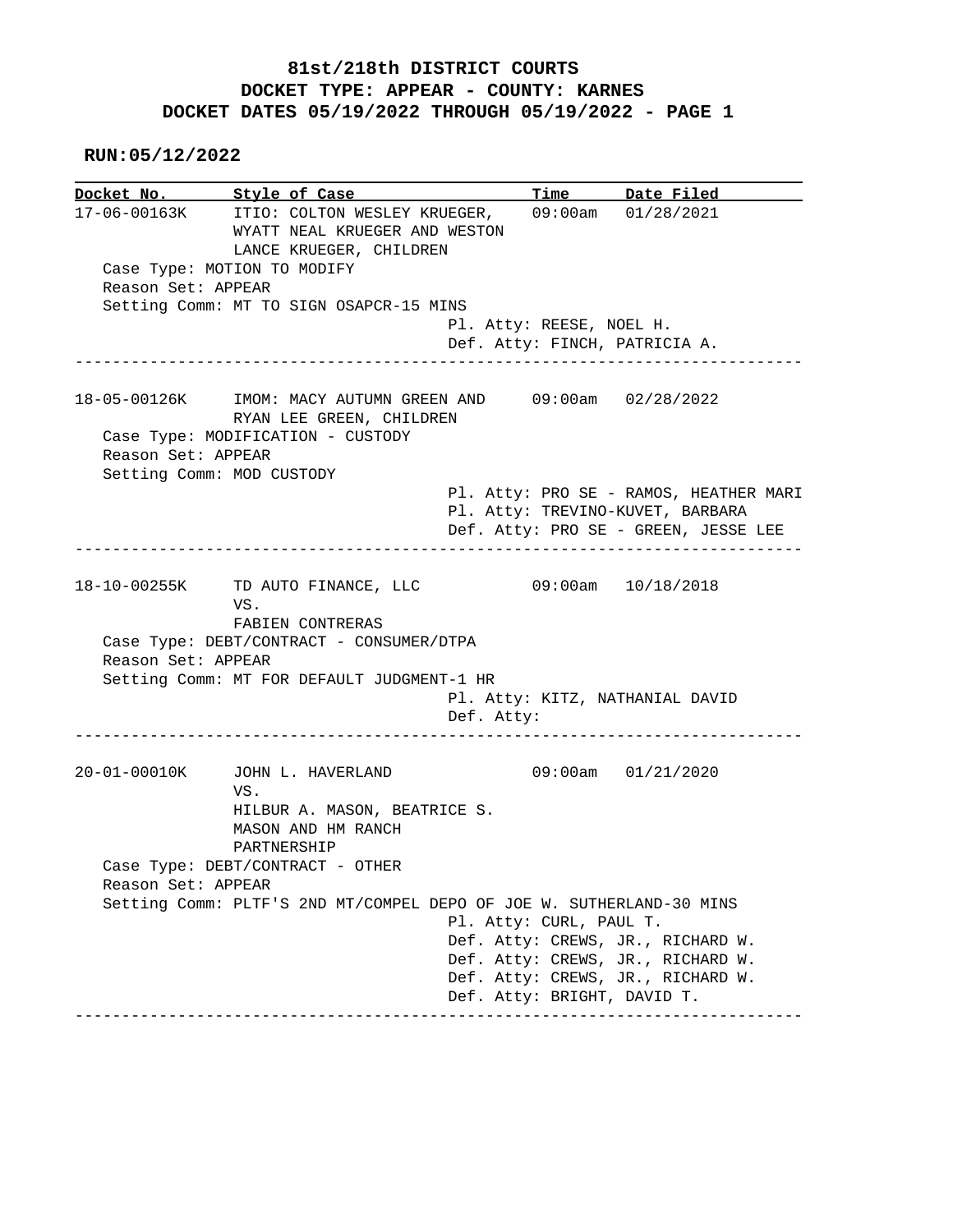## **81st/218th DISTRICT COURTS DOCKET TYPE: APPEAR - COUNTY: KARNES DOCKET DATES 05/19/2022 THROUGH 05/19/2022 - PAGE 2**

 **RUN:05/12/2022**

**Docket No. Style of Case Time Date Filed**  20-04-00078K ROANE-WILLIAMS TEXAS MINERALS, 09:00am 04/21/2020 LLC PLAINTIFF V EOG RESOURCES, INC. DEFENDANT Case Type: CIVIL CASES Reason Set: APPEAR Setting Comm: DEF, EOGS', TRAD MPSJ-2 HRS & PLTF'S 2ND MT/COMPEL DISCVRY-30 MINS Pl. Atty: RANGEL, JAIME S. Pl. Atty: LAMMERT, RYAN M. Def. Atty: WEHMEYER, COREY F. Def. Atty: ELLIS, JOHN W. Def. Atty: DONATI, KEITH S. ------------------------------------------------------------------------------ 21-08-00197K A+ FEDERAL CREDIT UNION 09:00am 08/30/2021 V. DORA DAVILA PETTIGREW Case Type: DEBT/CONTRACT - DEBT/CONTRACT Reason Set: APPEAR Setting Comm: DEFAULT JUDGMENT-10 MINS Pl. Atty: BLALACK, CHRIS Def. Atty: ------------------------------------------------------------------------------ 21-10-00231K IMOM: FLORENTINO AGUILAR AND 09:00am 10/29/2021 LORENA H. AGUILAR Case Type: DIVORCE NO CHILDREN Reason Set: APPEAR Setting Comm: FINAL DIVORCE HRG Pl. Atty: PRO SE - AGUILAR, FLORENTINO Def. Atty: PRO SE - AGUILAR, LORENA H. ------------------------------------------------------------------------------ 22-01-00014K IMOM: EDEN BARRERA 09:00am 01/24/2022 VS. AMBER RENE BARRERA AND ITIO: J.R.B. AND D.J.B, CHILDREN Case Type: DIVORCE WITH CHILDREN Reason Set: APPEAR Setting Comm: FINAL DIV HRG Pl. Atty: PRO SE - BARRERA,EDEN Def. Atty: ------------------------------------------------------------------------------